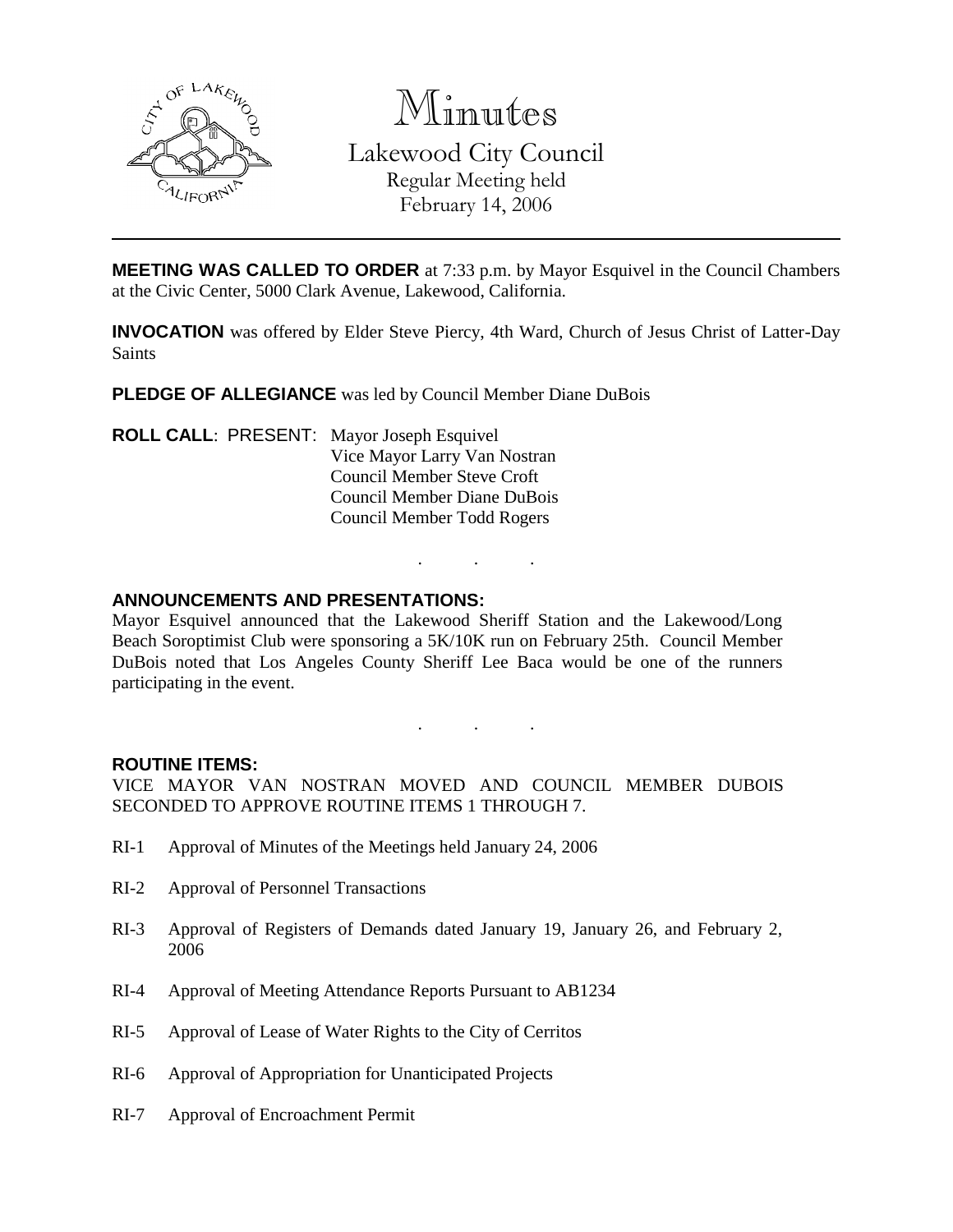City Council Minutes February 14, 2006 Page 2

# **ROUTINE ITEMS:** Continued

UPON ROLL CALL VOTE, THE MOTION WAS APPROVED:

AYES: COUNCIL MEMBERS: Van Nostran, Croft, DuBois, Rogers and Esquivel NAYS: COUNCIL MEMBERS: None

# **1.1 • JUSTICE ASSISTANCE GRANT PROGRAM FUNDING FOR CRIMINAL ABATEMENT TEAM**

. . .

Deputy City Manager Sandi Ruyle gave a brief presentation based on the report contained in the agenda and reported that although a portion of the City's Crime, Public Nuisance and Property Abatement Team had been funded over the past six years with grant funds that were now no longer available, some new funding was available through the Justice Assistance Grant Program. She advised that \$22,847 would be available through the JAG Program, which was an entitlement grant. The program required that a public hearing be held and a 30-day comment period be provided. It was the recommendation of staff that the City Council approve the submittal of the JAG program funding for the Crime, Public Nuisance and Property Abatement Team deputy, accept public comments on the grant until March 20, 2006, and authorize the City Manager to submit an application for the grant on or after March 20, 2006.

Mayor Esquivel opened the public hearing at 7:40 p.m. and called for anyone in the audience wishing to address the City Council on this matter. There was no response.

COUNCIL MEMBER ROGERS MOVED AND COUNCIL MEMBER DUBOIS SECONDED TO APPROVE STAFF'S RECOMMENDATION. UPON ROLL CALL VOTE, THE MOTION WAS APPROVED:

AYES: COUNCIL MEMBERS: Van Nostran, Croft, DuBois, Rogers and Esquivel NAYS: COUNCIL MEMBERS: None

#### **2.1 • LAKEWOOD AUTO CENTER SPECIFIC PLAN, AMENDMENT NO. 1**

City Attorney Steve Skolnik advised that the proposed ordinance, which was presented for second reading and adoption, would amend the specific plan for the Lakewood Auto Center to include an additional property.

. . .

ORDINANCE NO. 2006-1; AN ORDINANCE OF THE CITY COUNCIL OF THE CITY OF LAKEWOOD ADOPTING THE LAKEWOOD AUTO CENTER SPECIFIC PLAN was read by title by the City Clerk.

VICE MAYOR VAN NOSTRAN MOVED AND COUNCIL MEMBER CROFT SECONDED TO WAIVE FURTHER READING OF ORDINANCE NO. 2006-1.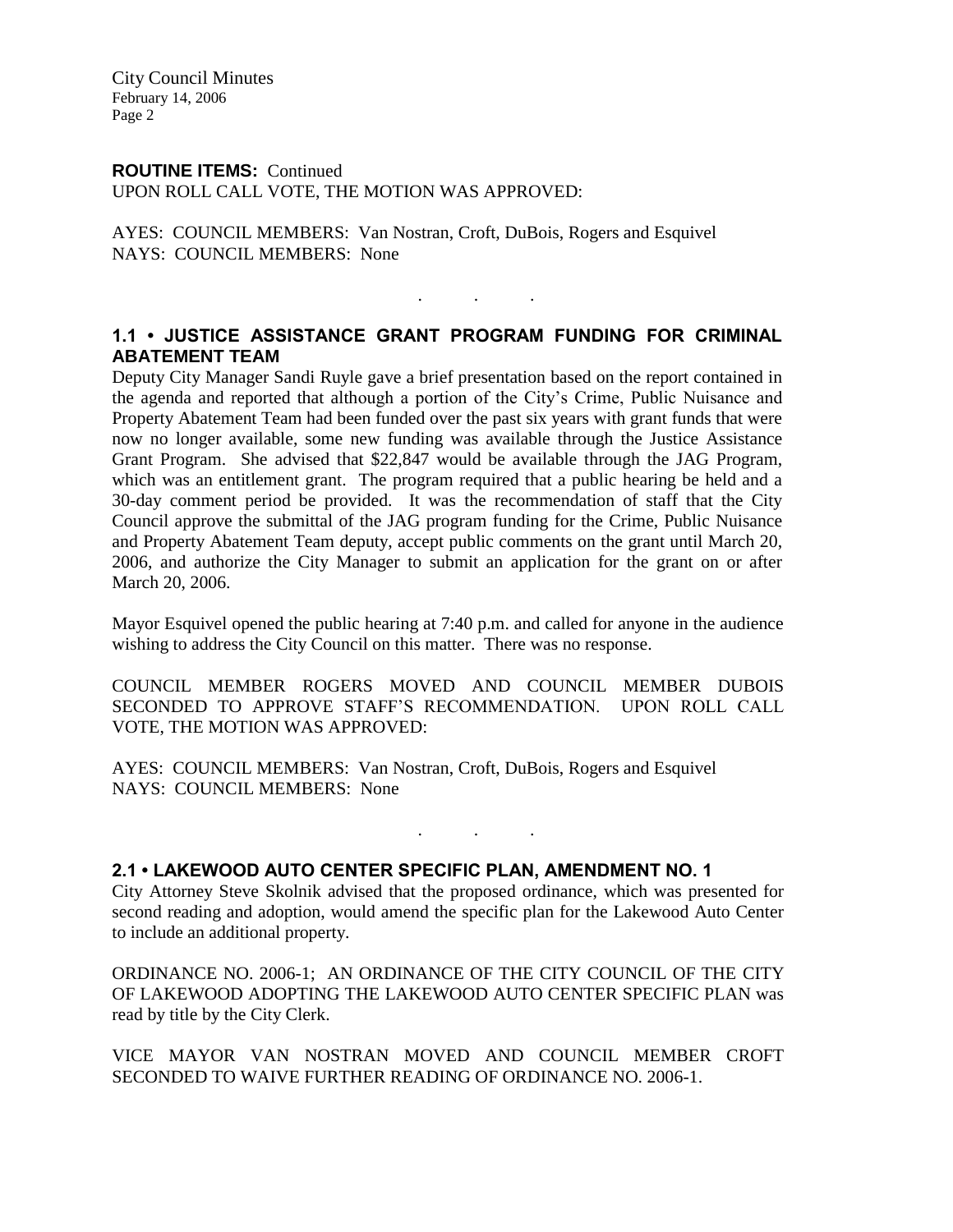**2.1 • LAKEWOOD AUTO CENTER SPECIFIC PLAN, AMEND. NO. 1** - Continued UPON ROLL CALL VOTE, THE MOTION WAS APPROVED:

AYES: COUNCIL MEMBERS: Van Nostran, Croft, DuBois, Rogers and Esquivel NAYS: COUNCIL MEMBERS: None

VICE MAYOR VAN NOSTRAN MOVED AND COUNCIL MEMBER CROFT SECONDED TO ADOPT ORDINANCE NO. 2006-1. UPON ROLL CALL VOTE, THE MOTION WAS APPROVED:

AYES: COUNCIL MEMBERS: Van Nostran, Croft, DuBois, Rogers and Esquivel NAYS: COUNCIL MEMBERS: None

# **3.1 • LAKEWOOD SCHOOLS COMMITTEE STATUS REPORT ON LOCAL SCHOOLS AND EDUCATIONAL OPPORTUNITIES**

. . .

Council Member Rogers stated that at the time the Lakewood Schools Council Committee was formed, a commitment was made to provide the City Council with update reports. He reported that Dr. Jerry Gross, the City's school liaison, had met with the superintendents of the districts serving Lakewood and that although they had indicated a willingness to work with the City to improve educational opportunities in Lakewood schools, they had expressed opposition to any annexation of the Lakewood portion of the Paramount Unified School District. He reported that the other three districts serving Lakewood had allowed Paramount students to make inter-district transfers, noting that Long Beach Unified School District had been especially helpful and generous in their transfer policies. He also reported that there was good news regarding Lakewood High School, which now had the second highest high school API (academic performance index) in the district, had experienced an increase in the number of students taking Advanced Placement courses, established small learning communities within the school and offered online grade reports to help parents monitor their student's performance. He noted that Lakewood schools in Bellflower and ABC Unified continued to do well and that conditions were improving at Lakewood Elementary in the Paramount district. He stated that the Committee, in addition to instructing Dr. Gross to meet again with the superintendents from Long Beach, Bellflower and ABC to explore further ways to improve educational opportunities in Lakewood schools, had requested a personal meeting with the superintendent for Paramount Unified. He concluded by stating that the Lakewood Schools Committee, formerly the Lakewood Unified Organizing Committee, continued to offer cash grants to Lakewood teachers and was in the process of distributing \$12,000 to 31 teachers.

Vice Mayor Van Nostran stated that the good things that were happening in Lakewood schools seemed to indicate that the City's program to support education was having a positive impact for Lakewood students.

Council Member DuBois inquired about the bussing of students at Lakewood High School.